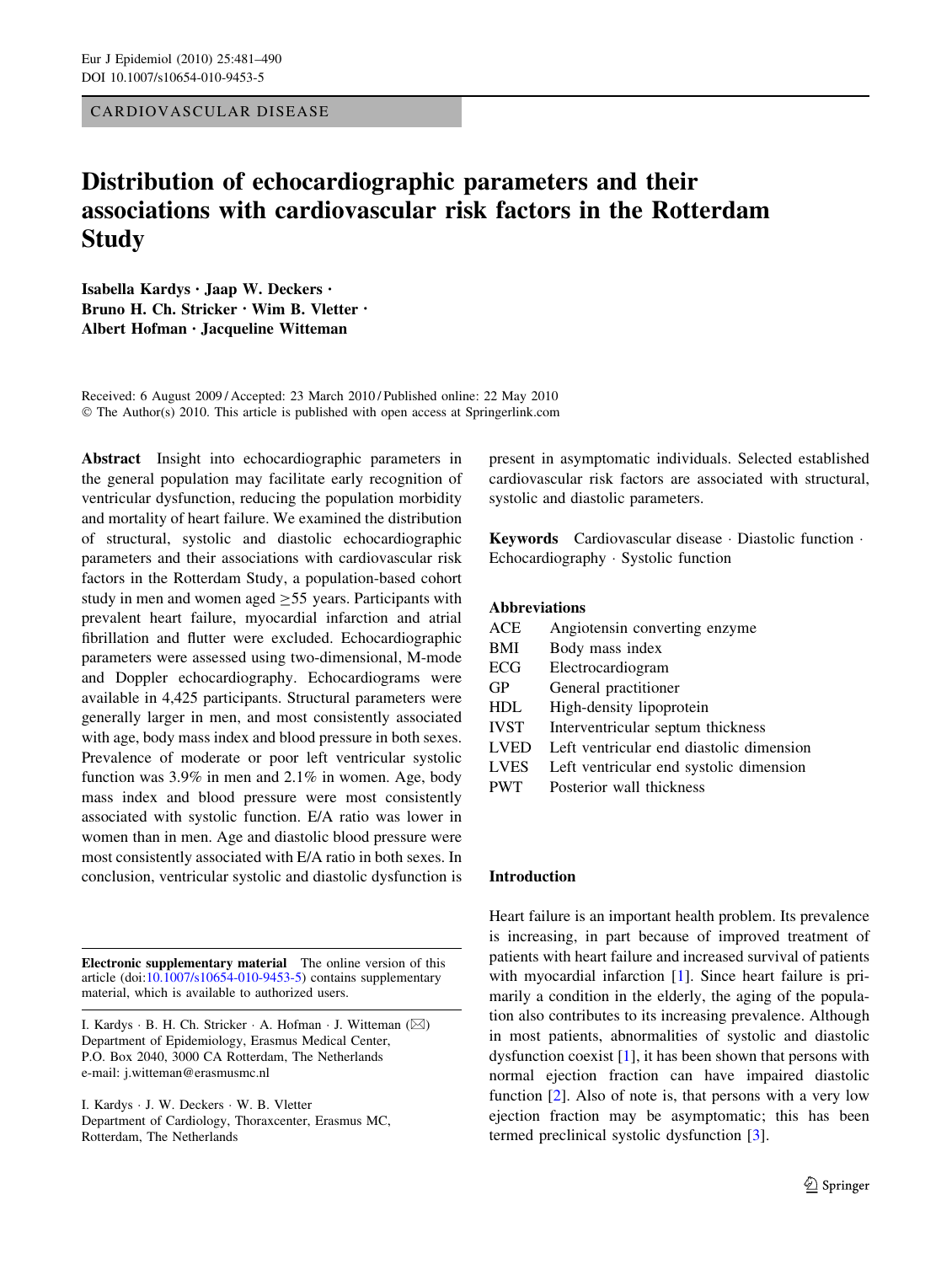It has been recognized that therapeutic interventions introduced even before the appearance of left ventricular dysfunction or symptoms can reduce the population morbidity and mortality of heart failure [\[1](#page-8-0), [4\]](#page-8-0). This underlines the importance of early recognition of preclinical ventricular dysfunction. Echocardiography, which has become a common method to assess ventricular function, may be useful to gain more insight into this matter. To its advantage, it is noninvasive and comprehensive. As a consequence, echocardiography has been used in several population-based studies to examine the prevalence and determinants of systolic and diastolic dysfunction in the community  $[3, 5-9]$  $[3, 5-9]$  $[3, 5-9]$  and to investigate the predictive value of echocardiographic parameters for heart failure, cardiovascular disease and mortality [[3,](#page-8-0) [7](#page-8-0), [10–13\]](#page-8-0).

The growing importance of insight into echocardiographic characteristics of the general population has prompted us to perform echocardiography in the Rotterdam Study, a population-based study in men and women aged 55 years and over. The purpose of the present report is to describe the distribution of structural, systolic and diastolic echocardiographic parameters in our study population and to examine the associations of established cardiovascular risk factors with these echocardiographic parameters.

# Methods

#### Study population

The study was performed within the framework of the Rotterdam Study, a population-based cohort study aimed at assessing the occurrence of and risk factors for chronic diseases in the elderly [[14\]](#page-8-0). Baseline visits of the Rotterdam Study took place in 1990–1993. All inhabitants of a suburb of Rotterdam aged 55 years and over were invited and 7,983 agreed to participate (response 78%). Follow-up visits took place in 1993–1994 and 1997–1999. In 2000– 2001, the cohort was extended with 3,011 participants from the same suburb (response 67%), also aged 55 years and over. For the present study, data collection took place from 2002–2005. Within this period, the participants from the original cohort completed their fourth center visit  $(n = 3,550)$ , and the participants of the extended cohort completed their second center visit ( $n = 2,389$ ). Of these, 3,052 and 2,235, respectively, underwent cardiac echocardiography. The large majority of missing echocardiograms was explained by incidental absence of echocardiographers. Participants with prevalent heart failure  $(n = 304)$ , prevalent myocardial infarction,  $(n = 561)$ , and atrial fibrillation  $(n = 124)$  or atrial flutter  $(n = 13)$  at the time of echocardiography were excluded from the analysis. This led to the exclusion of a total of 862 persons and consequently resulted in a total of 4,425 participants available for analysis. The medical ethics committee of Erasmus Medical Center, Rotterdam, approved the study. Participants gave written informed consent and permission to retrieve information from treating physicians. The investigation conforms with the principles outlined in the declaration of Helsinki.

Assessment of cardiovascular risk factors and prevalent disease

A trained interviewer visited all participants at home and collected information on current health status, medical history, drug use, and smoking, using a computerized questionnaire. Participants were categorized as current, past and never smokers. Clinical measures were obtained during a visit at the study center. Height and weight were measured and the body mass index (BMI) was calculated (weight (kg)/ height  $(m)^2$ ). Blood pressure was measured at the right brachial artery using a random-zero sphygmomanometer with the participant in sitting position. Serum total cholesterol and high-density lipoprotein (HDL) cholesterol were obtained using an automatic enzymatic procedure (Hitachi 911, Roche CHOD PAP). Diabetes mellitus was defined as the use of antidiabetic medication or a fasting glucose level of  $>7$  mmol/l [[15\]](#page-8-0). Presence of symptomatic heart failure at the time of echocardiography was assessed by using a validated score similar to the definition of heart failure of the European Society of Cardiology, as described previously [\[16](#page-8-0)], and the information needed was obtained by screening of all medical records of general practitioners (GPs) in retrospect for the occurrence of heart failure and obtaining letters and discharge reports from medical specialists when a case was found. A history of myocardial infarction was considered present when myocardial infarction was detected by screening GP medical records and reviewing letters and discharge reports from medical specialists, or when an ECG characteristic of prior myocardial infarction was detected during a follow-up visit. Presence of atrial fibrillation or atrial flutter at the time of echocardiography was assessed with electrocardiography by applying the Modular ECG Analysis System (MEANS), which has been extensively evaluated [\[17](#page-8-0), [18\]](#page-9-0), and is characterized by a high sensitivity (96.6%) and a high specificity (99.5%) in coding arrhythmias [\[19](#page-9-0)]. For a small sample of participants, ECGs were not available at the time this report was written because of logistic problems and were approximated by using ECGs from the previous examination (year 2000–2001).

#### Echocardiography

For each participant, an echocardiogram was obtained. The first 2,188 echocardiograms were performed with a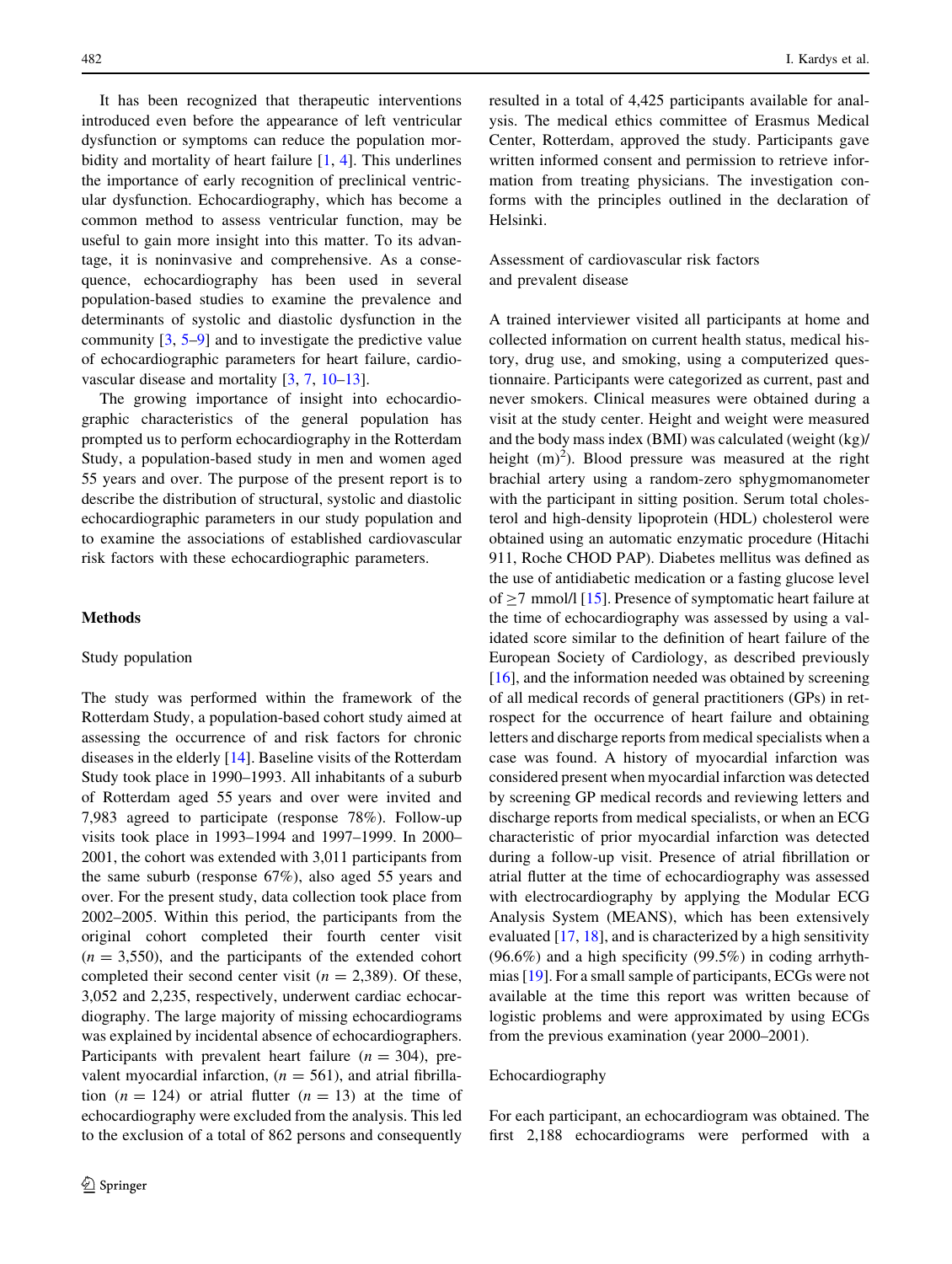commercially available ultrasonography system (AU3 Partner, Esaote Biomedica, with a 3.5/2.5 MHz transducer). The following 3,099 echocardiograms were performed with another commercially available system (Acuson Cypress, with a 3V2c transducer). A standardized protocol was used, including two-dimensional scanning in the parasternal long axis view, parasternal short axis view, apical view and subcostal view, M-mode scanning in the parasternal long axis view, and pulsed wave Doppler scanning in the apical four chamber view [\[20](#page-9-0)]. Echocardiograms were recorded onto VHS tape and assessed at the reading center, which was located at Erasmus Medical Center.

Several structural parameters were assessed [\[21](#page-9-0)]. Left atrium diameter, left ventricular end systolic dimension (LVES), left ventricular end diastolic dimension (LVED), end diastolic interventricular septum thickness (IVST) and end-diastolic left ventricular posterior wall thickness (PWT) were measured in the parasternal long axis view using M-mode with two-dimensional guidance. Left ventricular mass (grams) was calculated as 0.80(1.04\*  $(IVST + LVED + PWT)^3 - (LVED)^3 + 0.6$ , according to Devereux et al  $[22]$  $[22]$ . Fractional shortening at the endocardium was calculated as (LVED-LVES)/LVED\*100% [\[21](#page-9-0)]. Global left ventricular systolic function was qualitatively assessed, without quantitative measurement, from the twodimensional echocardiogram and classified as normal, fair, moderate or poor. Furthermore, diastolic parameters were measured [\[23](#page-9-0)]. Pulsed Doppler recordings of transmitral filling velocity were performed in the apical 4-chamber view, with the sample volume placed in the mitral valve orifice near the tips of the leaflets. Doppler peak E and peak A velocities were averaged over three cycles. E/A ratio was computed by dividing Doppler peak E velocity by Doppler peak A velocity. Early mitral valve velocity deceleration time was measured as the time between the peak E wave and the upper deceleration slope extrapolated to the zero baseline.

Echocardiograms were made and read by four trained echocardiographers. To assess intra-reader and inter-reader agreement, 32 participants were examined in duplicate. For continuous variables, overall median percent intra-reader and inter-reader measurement variabilities were calculated as the absolute measurement difference divided by the average of the two measurements, multiplied by 100. Overall median intra-reader and inter-reader variabilities for left ventricular end-diastolic dimension were 3 and 4%, respectively. For left ventricular end-systolic dimension both variabilities were 6%, and for fractional shortening both were 8%. Overall median intra-reader and inter-reader variabilities for E/A ratio were 15 and 18%, respectively, and for deceleration time both were 16%. Finally, the percentage agreement for categorization of left ventricular systolic function as normal or other than normal was 82% within readers and 86% between readers.

#### Statistical analysis

We calculated means, medians and proportions of cardiovascular risk factors and echocardiographic characteristics in men and women. Differences between the sexes were tested with t-tests, chi square tests and Mann–Whitney tests where appropriate.

Subsequently, we investigated the association between cardiovascular risk factors and echocardiographic parameters. We performed linear regressions with age, BMI, systolic blood pressure, diastolic blood pressure, total cholesterol, HDL-cholesterol, diabetes mellitus and smoking as independent variables and structural echocardiographic parameters (diameter of left atrium, left ventricular endsystolic dimension, left ventricular end-diastolic dimension, interventricular septum thickness, left ventricular posterior wall thickness, left ventricular mass), systolic parameters (ejection fraction, fractional shortening) and diastolic parameters (mitral valve inflow peak E velocity, mitral valve inflow peak A velocity, E/A ratio and mitral valve inflow deceleration time) as dependent variables. Continuous independent variables were examined per standard deviation increase. For some of the dependent variables, the distribution of the residuals was skewed. After log-transformation of these variables, the residuals were normally distributed with a constant variance. To make the regression coefficients more informative, units of dependent variables were multiplied by  $10^{-2}$ . The analysis was performed separately in men and women. We adjusted for age and type of ultrasonography system used, and subsequently, we also adjusted the analysis of each risk factor for all other risk factors and also for use of diuretics, beta-blockers, ACE inhibitors, lipid lowering drugs and heart rate.

We used analysis of covariance to compare risk factors, structural echocardiographic parameters, and fractional shortening according to categories of qualitatively assessed left ventricular systolic function and categories of E/A ratio and diastolic function. Few men and women had poor left ventricular systolic function ( $n = 19$  and  $n = 10$ , respectively), therefore we pooled moderate and poor systolic function for the analysis to make the results easier to interpret. We categorized E/A ratio according to cut points used in previous reports [[3](#page-8-0), [24\]](#page-9-0).

All analyses were performed using SPSS 11.0. Values for cardiovascular covariates were missing in less than 3% of participants, except for BMI, which was missing in 5.5%. Missing values were handled by single imputation using the expectation-maximization algorithm in SPSS 11.0. All tests were two-sided. We ran several analyses in duplicate to compare the two ultrasonography systems we used.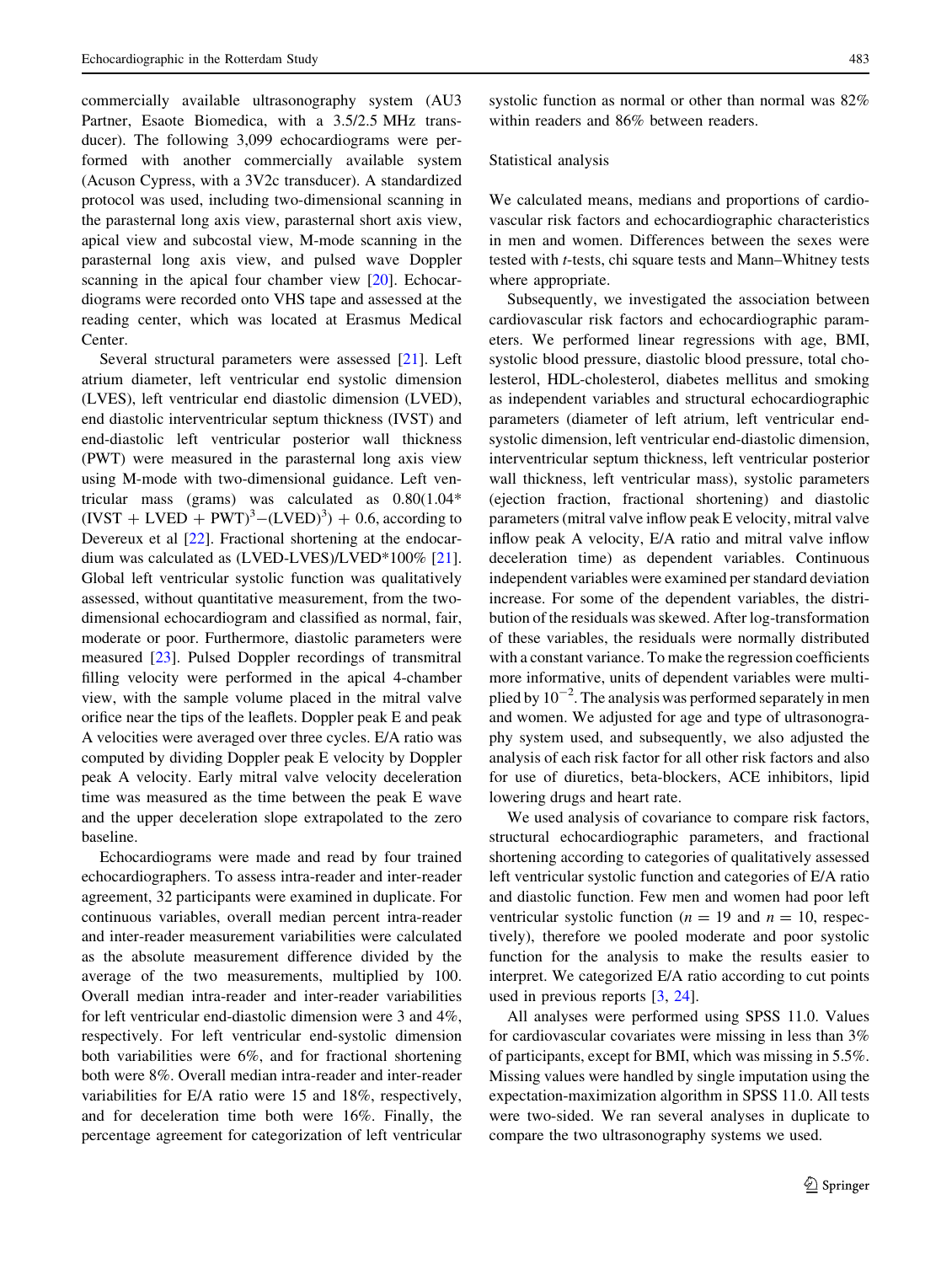# Results

Table 1 shows the distribution of cardiovascular risk factors in men and women. Women were significantly older than men, although this was a clinically modest difference of 1.1 years. In Table 2, the distribution of echocardiographic characteristics is displayed in men and women. All characteristics showed significant differences across the sexes; in general, structural parameters were larger in men, systolic function was worse in men, and with regard to diastolic function, E/A ratio was lower in women.

For reasons of conciseness, only the multivariable results are presented. Overall, age, BMI, systolic blood pressure and diastolic blood pressure were significantly associated with most structural parameters in men and women (Supplementary Table 1). Age, BMI and systolic

| <b>Table 1</b> Population<br>characteristics         | Variable                           | Men $(n = 1,736)$ | Women $(n = 2,689)$ | $P$ -value |
|------------------------------------------------------|------------------------------------|-------------------|---------------------|------------|
|                                                      | Age (years)                        | $70.8 \pm 7.0$    | $71.9 \pm 7.5$      | < 0.001    |
|                                                      | Body mass index $(kg/m2)$          | $27.2 \pm 3.4$    | $27.7 \pm 4.5$      | < 0.001    |
|                                                      | Systolic blood pressure (mmHg)     | $148 \pm 20$      | $151 \pm 22$        | < 0.001    |
|                                                      | Diastolic blood pressure (mmHg)    | $81 \pm 11$       | $79 \pm 11$         | < 0.001    |
|                                                      | Total cholesterol (mmol/l)         | $5.4 \pm 0.9$     | $5.9 \pm 0.9$       | < 0.001    |
|                                                      | HDL-cholesterol (mmol/l)           | $1.3 \pm 0.3$     | $1.6 \pm 0.4$       | < 0.001    |
|                                                      | Diabetes mellitus $(\%)$           | 13.4              | 12.7                | 0.49       |
|                                                      | Smoking                            |                   |                     |            |
|                                                      | Never $(\%)$                       | 13.4              | 43.1                | < 0.001    |
|                                                      | Former $(\%)$                      | 68.2              | 42.8                |            |
| Categorical variables are                            | Current $(\%)$                     | 18.4              | 14.0                |            |
| expressed as percentage.<br>Continuous variables are | Use of diuretics $(\%)$            | 5.4               | 11.8                | < 0.001    |
| expressed as mean $\pm$ standard                     | Use of beta blockers $(\%)$        | 11.9              | 15.6                | < 0.001    |
| deviation. T-tests and chi square                    | Use of ACE-inhibitors $(\%)$       | 11.2              | 11.0                | 0.79       |
| tests were used where<br>appropriate                 | Use of lipid-lowering drugs $(\%)$ | 11.2              | 11.9                | 0.52       |

|  | <b>Table 2</b> Echocardiographic characteristics |  |
|--|--------------------------------------------------|--|
|--|--------------------------------------------------|--|

| Variable                                         | Men $(n = 1,736)$      | Women $(n = 2,689)$      | $P$ -value |
|--------------------------------------------------|------------------------|--------------------------|------------|
| Structural parameters                            |                        |                          |            |
| Left atrium diameter (mm)                        | $42 \pm 5$             | $39 \pm 5$               | < 0.001    |
| Left ventricular end systolic dimension (mm)     | 32 $(29-36)^a$         | 29 $(27-32)^a$           | < 0.001    |
| Left ventricular end diastolic dimension (mm)    | $53 \pm 5$             | $49 \pm 5$               | < 0.001    |
| Interventricular septum thickness (mm)           | $8(8-10)^a$            | $8(7-9)^{a}$             | < 0.001    |
| Left ventricular posterior wall thickness (mm)   | $8(7-8)^a$             | $7(7-8)^a$               | < 0.001    |
| Left ventricular mass $(g)$                      | 157 $(135-187)^a$      | 130 $(110-151)^a$        | < 0.001    |
| Systolic parameters                              |                        |                          |            |
| Ejection fraction $(\%)$                         | $0.77$ $(0.71-0.82)^a$ | $0.79$ $(0.74 - 0.83)^a$ | < 0.001    |
| Fractional shortening $(\%)$                     | $38 \pm 7$             | $40 \pm 6$               | < 0.001    |
| Left ventricular systolic function (qualitative) |                        |                          |            |
| Normal $(\%)$                                    | 55.0                   | 64.9                     | < 0.001    |
| Fair $(\%)$                                      | 41.0                   | 33.1                     |            |
| Moderate or poor $(\%)$                          | 3.9                    | 2.1                      |            |
| Diastolic parameters                             |                        |                          |            |
| Mitral valve inflow peak $E(m/s)$                | $0.63 \pm 0.15$        | $0.66 \pm 0.16$          | < 0.001    |
| Mitral valve inflow peak $A$ (m/s)               | $0.72 \pm 0.16$        | $0.80 \pm 0.17$          | < 0.001    |
| Mitral valve inflow deceleration time (ms)       | $219 \pm 47$           | $211 \pm 45$             | < 0.001    |
| $E/A$ ratio                                      | $0.86$ $(0.71-1.00)^a$ | $0.81(0.70-1.00)^a$      | < 0.001    |
|                                                  |                        |                          |            |

Categorical variables are expressed as percentage. Continuous variables are expressed as mean ± standard deviation. T-tests, chi square tests and Mann–Whitney tests were used where appropriate

<sup>a</sup> Median and inter-quartile range because of skewed distribution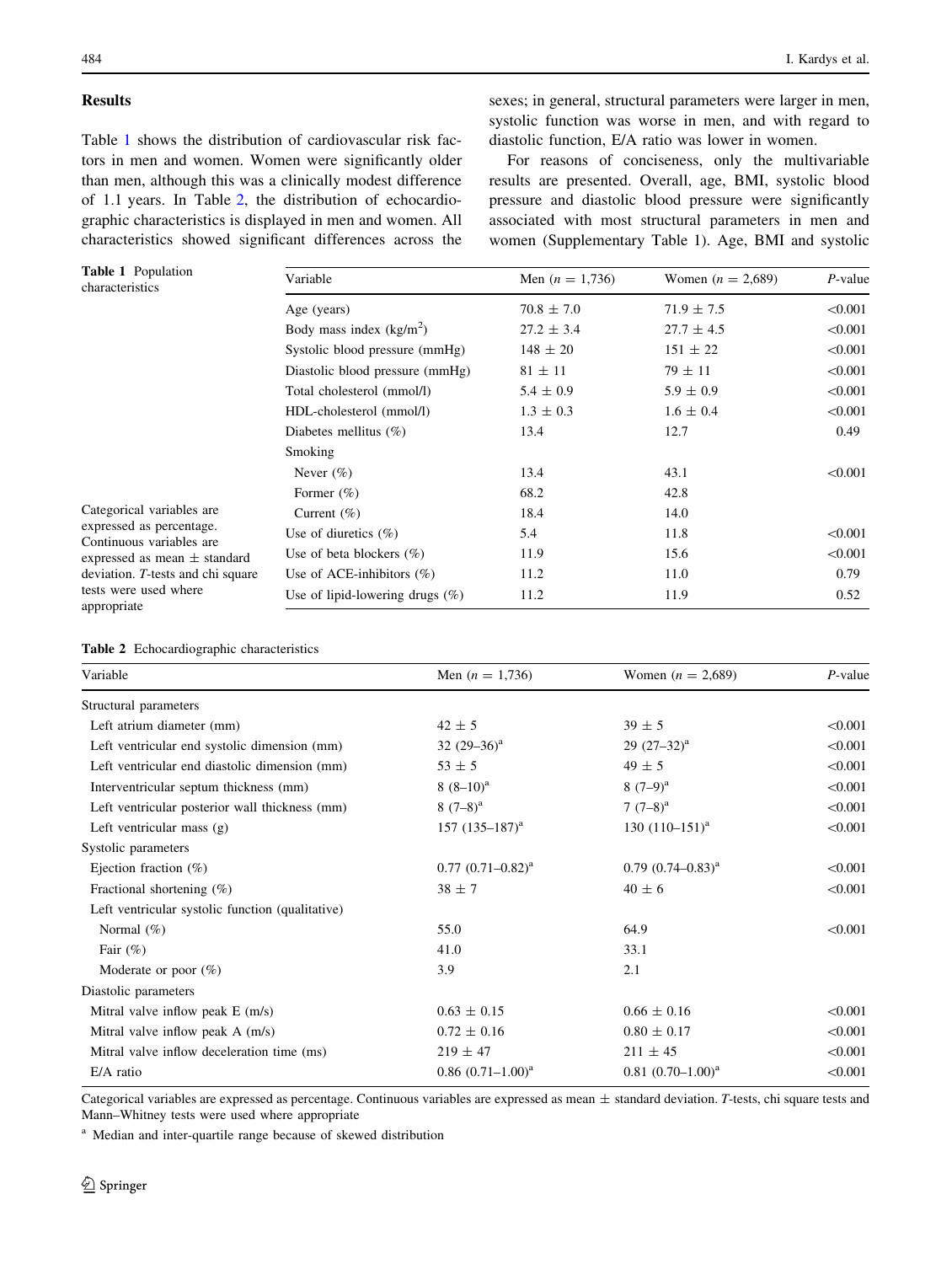blood pressure generally showed positive associations, with the exception of an inverse association of age with left ventricular end diastolic dimension in women. Diastolic blood pressure showed inverse associations with left atrium diameter in men and women. Furthermore, total cholesterol showed associations with selected parameters (Supplementary Table 1). The age- and ultrasonography system adjusted results (data not shown) demonstrated additional associations between HDL-cholesterol and diabetes mellitus and most structural parameters (inverse and positive associations, respectively), which disappeared after further adjustment.

In Table 3, multivariable-adjusted associations with fractional shortening are displayed. Age, BMI and diastolic blood pressure showed inverse associations with fractional shortening, while systolic blood pressure showed positive associations. In men, the association of systolic blood pressure with fractional shortening did not reach statistical significance. However, the magnitude of the regression coefficient was comparable to that of the significant regression coefficient in women. The results were similar when models were adjusted for age- and ultrasonography system only (data not shown). Table 4 shows associations of

Table 3 Multivariable adjusted regression coefficients for risk factors, describing the increase in fractional shortening ( $%$  \*10<sup>-2</sup>) per (sex-specific) standard deviation increase of the risk factors

| Variable                                                                   | Fractional shortening (% $*10^{-2}$ )     |
|----------------------------------------------------------------------------|-------------------------------------------|
| Men                                                                        |                                           |
| Age (years)                                                                | $-125$ ( $-163$ , $-87.1$ ) <sup>T</sup>  |
| Body mass index $(kg/m2)$                                                  | $-39.4$ $(-74.4, -4.34)$ <sup>*</sup>     |
| Systolic blood pressure (mmHg)                                             | $34.3(-4.94, 73.6)$                       |
| Diastolic blood pressure (mmHg) $-54.3$ ( $-93.9$ , $-14.6$ ) <sup>†</sup> |                                           |
| Total cholesterol (mmol/l)                                                 | $6.11 (-27.7, 39.9)$                      |
| HDL-cholesterol (mmol/l)                                                   | $20.0$ ( $-14.0$ , 53.9)                  |
| Diabetes mellitus                                                          | $-51.8$ ( $-148.6$ , 45.0)                |
| Current smoking                                                            | $-41.8$ ( $-124$ , 40.6)                  |
| Women                                                                      |                                           |
| Age (years)                                                                | $-77.5$ ( $-106$ , $-49.6$ ) <sup>†</sup> |
| Body mass index $(kg/m2)$                                                  | $-26.1$ $(-52.0, -0.13)$ <sup>*</sup>     |
| Systolic blood pressure (mmHg)                                             | $36.4$ $(5.52, 67.3)^*$                   |
| Diastolic blood pressure (mmHg) $-47.6$ ( $-77.3$ , $-17.8$ ) <sup>†</sup> |                                           |
| Total cholesterol (mmol/l)                                                 | $10.3(-14.3, 34.9)$                       |
| HDL-cholesterol (mmol/l)                                                   | $3.59(-21.2, 28.3)$                       |
| Diabetes mellitus                                                          | $9.65(-63.1, 82.4)$                       |
| Current smoking                                                            | $-32.9(-99.5, 33.7)$                      |

All models are adjusted (where appropriate) for ultrasonography system, age, BMI, systolic and diastolic blood pressure, total and HDL cholesterol, diabetes mellitus, smoking, use of diuretics, betablockers, ACE inhibitors, lipid lowering drugs and heart rate \*  $0.01 < P < 0.05$ ,  $\dagger$   $0.001 < P < 0.01$ ,  $\dagger$   $P < 0.001$ 

Table 4 Population characteristics according to left ventricular systolic function, multivariable adjusted

| Variable                        | Left ventricular systolic function |      |                   |                   |                   |
|---------------------------------|------------------------------------|------|-------------------|-------------------|-------------------|
|                                 | Normal                             | Fair |                   |                   | Moderate/         |
| Men                             | $n = 938$                          |      | $n = 699$         | poor              | $n = 67$          |
| Age (years)                     | 69.7                               |      | $72.0^{\ddagger}$ | $73.1^{\ddagger}$ |                   |
| Body mass index $(kg/m2)$       | 26.9                               |      | $27.5^{\ddagger}$ | 26.9              |                   |
| Systolic blood pressure (mmHg)  | 149                                |      | $147*$            | 146               |                   |
| Diastolic blood pressure (mmHg) | 81                                 | 82   |                   | 82                |                   |
| Total cholesterol (mmol/l)      | 5.4                                | 5.4  |                   | 5.4               |                   |
| HDL-cholesterol (mmol/l)        | 1.33                               |      | 1.31              | 1.32              |                   |
| Diabetes mellitus $(\%)$        | 13.0                               |      | 12.3              | 21.2              |                   |
| Current smoking $(\%)$          | 16.6                               |      | $21.1*$           | 15.5              |                   |
| Women                           | $n = 1,725$                        |      | $n = 879$         |                   | $n = 54$          |
| Age (years)                     | 70.8                               |      | $73.5^{\ddagger}$ |                   | $75.5^{\ddagger}$ |
| Body mass index $(kg/m2)$       | 27.5                               |      | $28.1^{\ddagger}$ |                   | 27.7              |
| Systolic blood pressure (mmHg)  | 152                                |      | $150^{\dagger}$   |                   | $143^{\ddagger}$  |
| Diastolic blood pressure (mmHg) | 79                                 |      | $80^{\ddagger}$   |                   | $81*$             |
| Total cholesterol (mmol/l)      | 5.9                                |      | 5.9               |                   | $5.6^{\dagger}$   |
| HDL-cholesterol (mmol/l)        | 1.58                               |      | 1.57              |                   | 1.51              |
| Diabetes mellitus $(\%)$        | 11.9                               |      | 14.0              |                   | 7.4               |
| Current smoking $(\%)$          | 13.8                               |      | 14.8              |                   | 20.1              |
|                                 |                                    |      |                   |                   |                   |

All models are adjusted (where appropriate) for ultrasonography system, age, BMI, systolic and diastolic blood pressure, total and HDL cholesterol, diabetes mellitus, smoking, use of diuretics, betablockers, ACE inhibitors, lipid lowering drugs and heart rat

 $*$  0.01  $\lt P \lt 0.05$ ,  $*$  0.001  $\lt P \lt 0.01$ ,  $*$   $P \lt 0.001$ , compared to normal left ventricular systolic function

risk factors with left ventricular systolic function. Overall, the results were in accordance with Table 3. Age was higher in men and women with fair and moderate/poor function than in those with normal function. BMI was also significantly higher in men and women with fair function. Systolic blood pressure was lower in men with fair function than in men with normal function. In women, systolic blood pressure decreased and diastolic blood pressure increased according to systolic function categories. In Table [5](#page-5-0), structural echocardiographic parameters are displayed according to categories of left ventricular systolic function. In general, left ventricular end-systolic and end-diastolic dimensions increased with worsening systolic function, as did interventricular septum thickness, left ventricular posterior wall thickness and left ventricular mass. As expected, fractional shortening significantly decreased with worse qualitative systolic function.

Subsequently associations between cardiovascular risk factors and diastolic echocardiographic parameters were examined. Age and diastolic blood pressure were inversely and significantly associated with E/A ratio in men and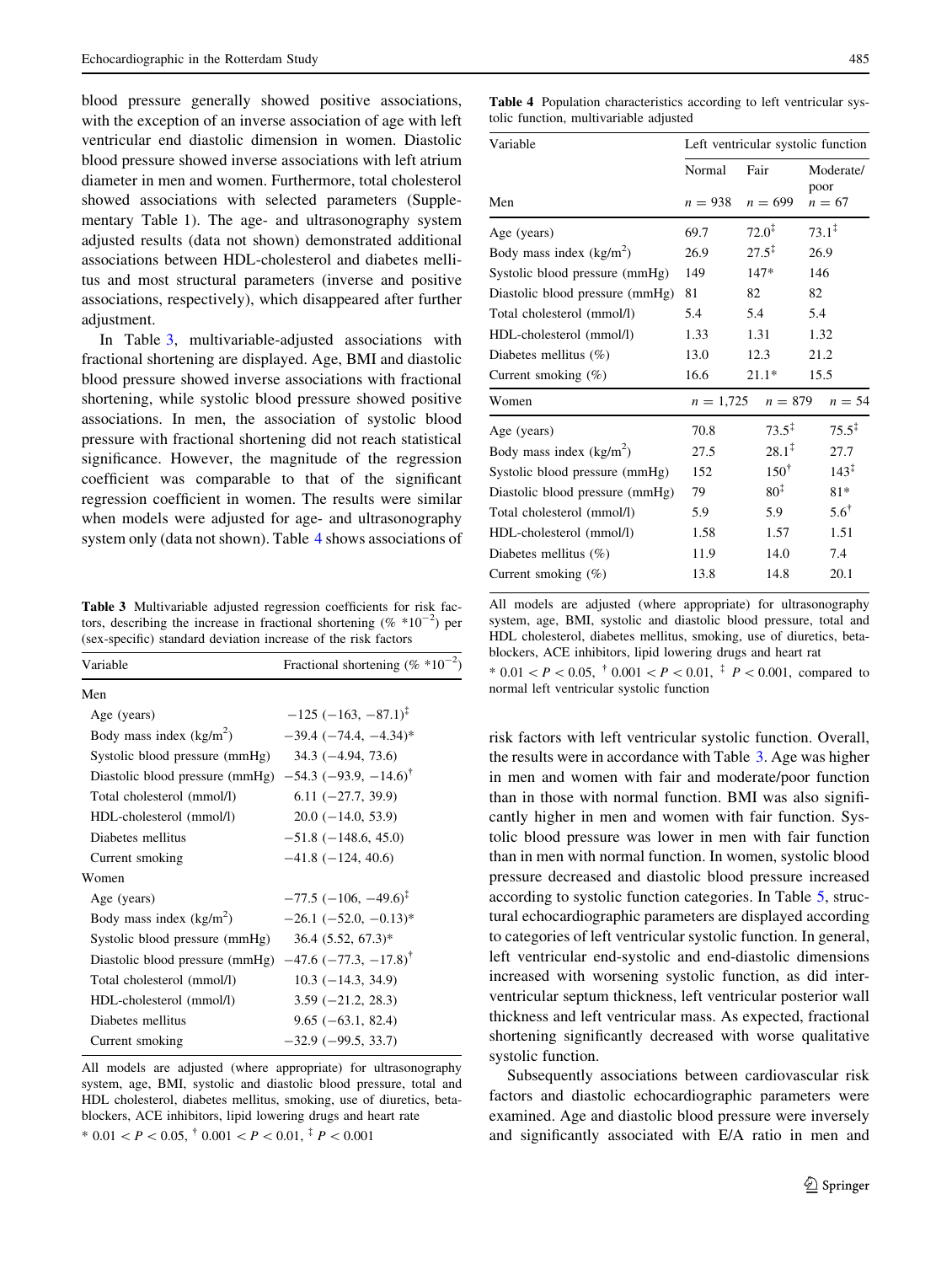| Variable                                                    | Left ventricular systolic function |                   |                           |
|-------------------------------------------------------------|------------------------------------|-------------------|---------------------------|
| Men                                                         | Normal<br>$n = 938$                | Fair<br>$n = 699$ | Moderate/poor<br>$n = 67$ |
| Diameter of left atrium (mm)                                | 42                                 | 42                | 43                        |
| Left ventricular end-systolic dimension $(mm)^8$            | 30                                 | $35^{\ddagger}$   | $43^{\ddagger}$           |
| Left ventricular end-diastolic dimension (mm)               | 52                                 | $54^{\ddagger}$   | $59^{\ddagger}$           |
| Interventricular septum thickness (mm) <sup>§</sup>         | 8.7                                | $8.4^{\dagger}$   | 8.3                       |
| Left ventricular posterior wall thickness $(mm)^8$          | 7.9                                | $7.5^{\ddagger}$  | 7.9                       |
| Left ventricular mass $(g)^8$                               | 157                                | 159               | $190^{\ddagger}$          |
| Fractional shortening $(\%)$                                | 42                                 | $35^{\ddagger}$   | $25^{\ddagger}$           |
| Women                                                       | $n = 1,725$                        | $n = 879$         | $n = 54$                  |
| Diameter of left atrium (mm)                                | 39                                 | 39                | $40*$                     |
| Left ventricular end-systolic dimension $(mm)^8$            | 28                                 | $32^{\ddagger}$   | $40^{\ddagger}$           |
| Left ventricular end-diastolic dimension (mm)               | 49                                 | $50^{\ddagger}$   | $55^{\ddagger}$           |
| Interventricular septum thickness $\text{(mm)}^{\S}$        | 8.1                                | 8.0               | 8.1                       |
| Left ventricular posterior wall thickness (mm) <sup>§</sup> | 7.3                                | $7.2^{\dagger}$   | $7.8^{\dagger}$           |
| Left ventricular mass $(g)^8$                               | 129                                | 130               | $165^{\ddagger}$          |
| Fractional shortening $(\%)$                                | 42                                 | $36^{\ddagger}$   | $26^{\ddagger}$           |

<span id="page-5-0"></span>Table 5 Structural echocardiographic parameters and fractional shortening according to left ventricular systolic function, multivariable adjusted

All models are adjusted for ultrasonography system, age, BMI, systolic and diastolic blood pressure, total and HDL cholesterol, diabetes mellitus, smoking, use of diuretics, beta-blockers, ACE inhibitors, lipid lowering drugs and heart rate

 $*$  0.01  $\lt P \lt 0.05$ ,  $*$  0.001  $\lt P \lt 0.01$ ,  $*$   $P \lt 0.001$ , compared to normal left ventricular systolic function

§ Geometric mean because of skewed distribution

women, whereas systolic blood pressure showed no association (Supplementary Table 2). BMI was positively and significantly associated with E/A ratio in women; in men, the regression coefficient was of similar magnitude but did not reach significance. Age- and ultrasonography system adjusted analyses also showed inverse associations between BMI and systolic blood pressure and E/A ratio in both sexes; however, these did not persist after additional adjustment. Categorization of E/A ratio confirmed the associations of lower E/A ratio with higher age and diastolic blood pressure in both sexes (Table  $6$ ). Of note is that it also showed significantly lower systolic blood pressure in women with E/A ratio  $\leq 0.75$ .

All above-mentioned analyses were adjusted for ultrasonography system to account for any possible differences. When running analyses in duplicate using the two systems separately, the associations were similar in direction and magnitude, but were more likely to reach statistical significance using the Acuson system.

# Discussion

Summarizing, in this study, we have examined structural, systolic and diastolic echocardiographic parameters and their associations with cardiovascular risk factors in a population-based cohort. Structural parameters were generally larger in men, and larger values were most consistently associated with higher values of age, BMI and systolic blood pressure in both sexes. Although we had excluded participants with prevalent heart failure, myocardial infarction, and atrial fibrillation and flutter, moderate or poor left ventricular systolic function was found to be present in the participants, albeit with a modest prevalence (a total of 3.9% of men and 2.1% of women). Higher age, higher BMI, lower systolic and higher diastolic blood pressure were most consistently associated with worse systolic function. Furthermore, persons with worse systolic function had larger ventricular dimensions and larger left ventricular mass. With regard to diastolic parameters, we found that Doppler peak E and peak A velocities were larger in women than in men, but that E/A ratio was lower in women than in men. Higher age and higher diastolic blood pressure were most consistently associated with lower E/A ratio in both sexes.

Strengths of the present study include its populationbased nature, its large size, and its standardized assessment of risk factors and echocardiographic characteristics. Nevertheless, several issues warrant consideration. First, we used global left ventricular function assessed qualitatively from two-dimensional images. This approach is easily obtainable and reflects the routine procedure in echocardiography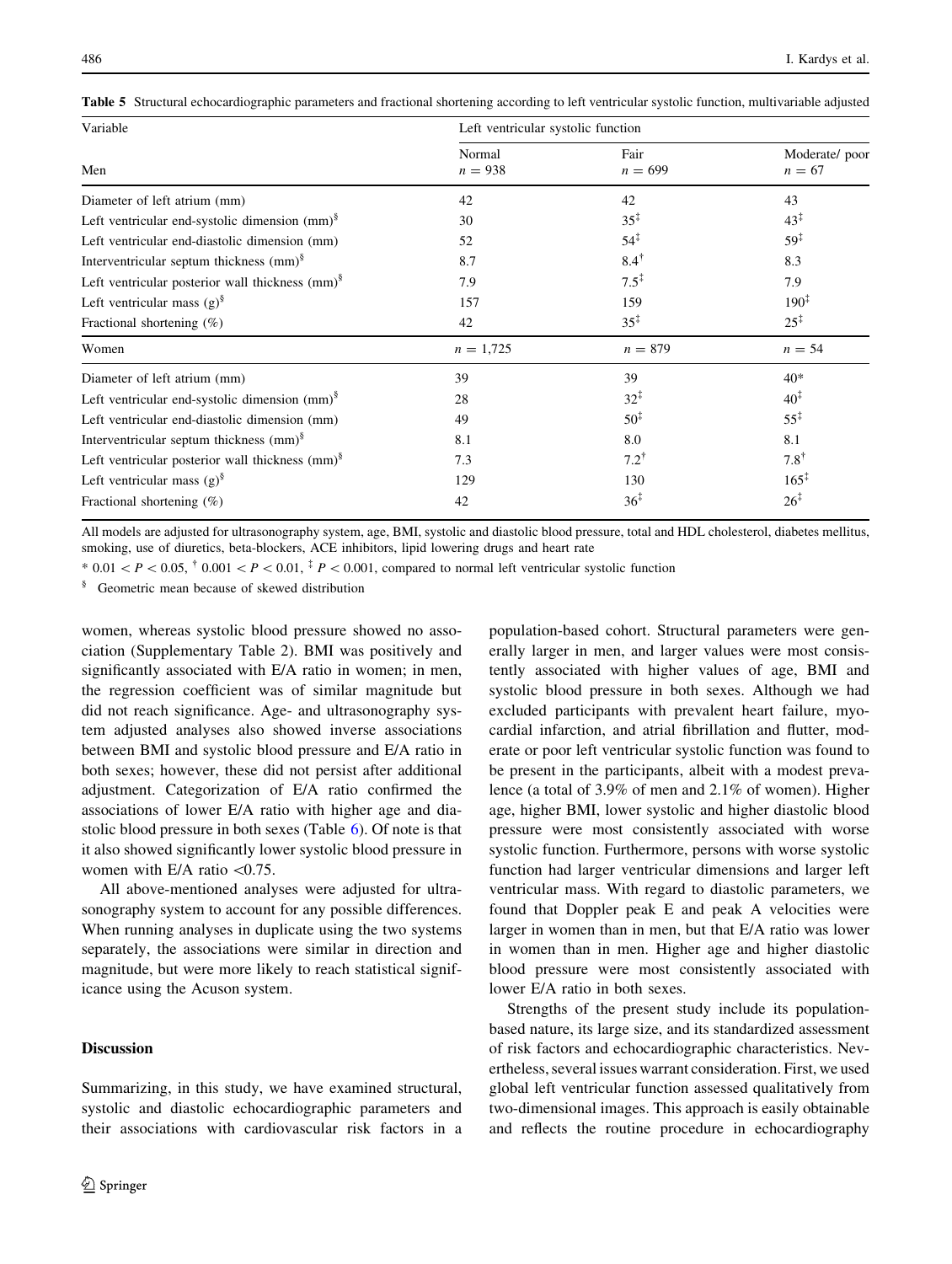<span id="page-6-0"></span>Table 6 Population characteristics according to E/A ratio, multivariable adjusted

| Variable                        | E/A ratio                       |                                                  |                               |
|---------------------------------|---------------------------------|--------------------------------------------------|-------------------------------|
| Men                             | E/A < 0.75<br>$n = 457(27.4\%)$ | $0.75 \leq E/A \leq 1.50$<br>$n = 1,183(70.9\%)$ | E/A > 1.50<br>$n = 29$ (1.7%) |
| Age (years)                     | $73.5^{\ddagger}$               | 69.7                                             | 69.2                          |
| Body mass index $(kg/m2)$       | 27.2                            | 27.2                                             | 27.2                          |
| Systolic blood pressure (mmHg)  | 147                             | 148                                              | 149                           |
| Diastolic blood pressure (mmHg) | $82^{\dagger}$                  | 81                                               | 80                            |
| Total cholesterol (mmol/l)      | 5.4                             | 5.4                                              | 5.2                           |
| HDL-cholesterol (mmol/l)        | 1.31                            | 1.32                                             | 1.33                          |
| Diabetes mellitus $(\%)$        | 14.7                            | 12.1                                             | 16.0                          |
| Current smoking $(\%)$          | 29.9                            | 18.0                                             | 11.3                          |
| Women                           | $n = 824$ (31.8%)               | $n = 1,730(70.9\%)$                              | $n = 36$ (1.4%)               |
| Age (years)                     | $74.6^{\ddagger}$               | 70.4                                             | 69.7                          |
| Body mass index $(kg/m2)$       | 27.9                            | 27.6                                             | 26.9                          |
| Systolic blood pressure (mmHg)  | $149^{\dagger}$                 | 151                                              | 152                           |
| Diastolic blood pressure (mmHg) | $81^{\ddagger}$                 | 79                                               | 77                            |
| Total cholesterol (mmol/l)      | 6.0                             | 5.9                                              | 5.7                           |
| HDL-cholesterol (mmol/l)        | $1.55*$                         | 1.59                                             | 1.59                          |
| Diabetes mellitus $(\%)$        | 11.6                            | 12.6                                             | 21.9                          |
| Current smoking (%)             | 14.6                            | 14.4                                             | 13.0                          |

All models are adjusted (where appropriate) for ultrasonography system, age, BMI, systolic and diastolic blood pressure, total and HDL cholesterol, diabetes mellitus, smoking, use of diuretics, beta-blockers, ACE inhibitors, lipid lowering drugs and heart rate

\* 0.01 <  $P$  < 0.05,  $\frac{1}{10}$ .001 <  $P$  < 0.01,  $\frac{1}{10}$  P < 0.001, compared to 0.75  $\leq$  E/A  $\leq$  1.50

laboratories. Prior studies have reported that the reproducibility and accuracy of visual assessments are as good as those of quantitative methods [[25,](#page-9-0) [26](#page-9-0)], and similar visual assessments have also been used in other studies such as the Framingham Study [[13\]](#page-8-0). Associations of risk factors with qualitative left ventricular function and with quantitatively measured fractional shortening showed similar patterns, and this suggest that assessment of left ventricular systolic function was performed appropriately in our study.

Second, we used E/A ratio as an indicator of diastolic function, while measures such as pulmonary venous flow or Doppler tissue imaging are needed to further categorize diastolic function [[27,](#page-9-0) [28\]](#page-9-0). We were not able to assess such additional measures because of constraints in examination time available per participant, inherent to large-scale population-based research. Several different recommendations have been issued for categorization of diastolic function based on E/A ratio [[29,](#page-9-0) [30\]](#page-9-0). E/A ratio is usually categorized according to absolute cut-points based on its physiology. We based our categorization of E/A ratio on absolute cutpoints used in recent reports [\[3](#page-8-0), [24\]](#page-9-0).

Furthermore, we should bear in mind that some of the echocardiographic measurements displayed considerable variability. Inter-reader and intra-reader measurement variabilities for E/A ratio and deceleration time reflect the practical difficulties involved in estimating Doppler peak E velocity and Doppler peak A velocity. In contrast, intrareader and inter-reader variability of structural and systolic parameters was in a much lower range. Finally, when analyzing the Esaote and Acuson ultrasonography systems separately, similar results were found, but associations were more likely to reach statistical significance in the group where the Acuson system was used. Higher numbers of participants in the Acuson group may partly explain this. However, precision may have also played a part, since the Acuson system provided images of somewhat better resolution. In the latter case, the associations we found may in reality be even stronger.

Previously, fractional shortening has been measured in a subset of 2,267 participants of the Rotterdam Study [[31\]](#page-9-0). In accordance with the present study, fractional shortening was found to be somewhat higher in women  $(40 \pm 7\%)$ than in men (38  $\pm$  8%). However, no significant association was found with age.

In the present study, women on average had better left ventricular systolic function than men, and E/A ratio was found to be lower in women. This is in accordance with known gender differences in heart failure; systolic dysfunction is more common in men and diastolic dysfunction tends to occur more often in women. This is explained by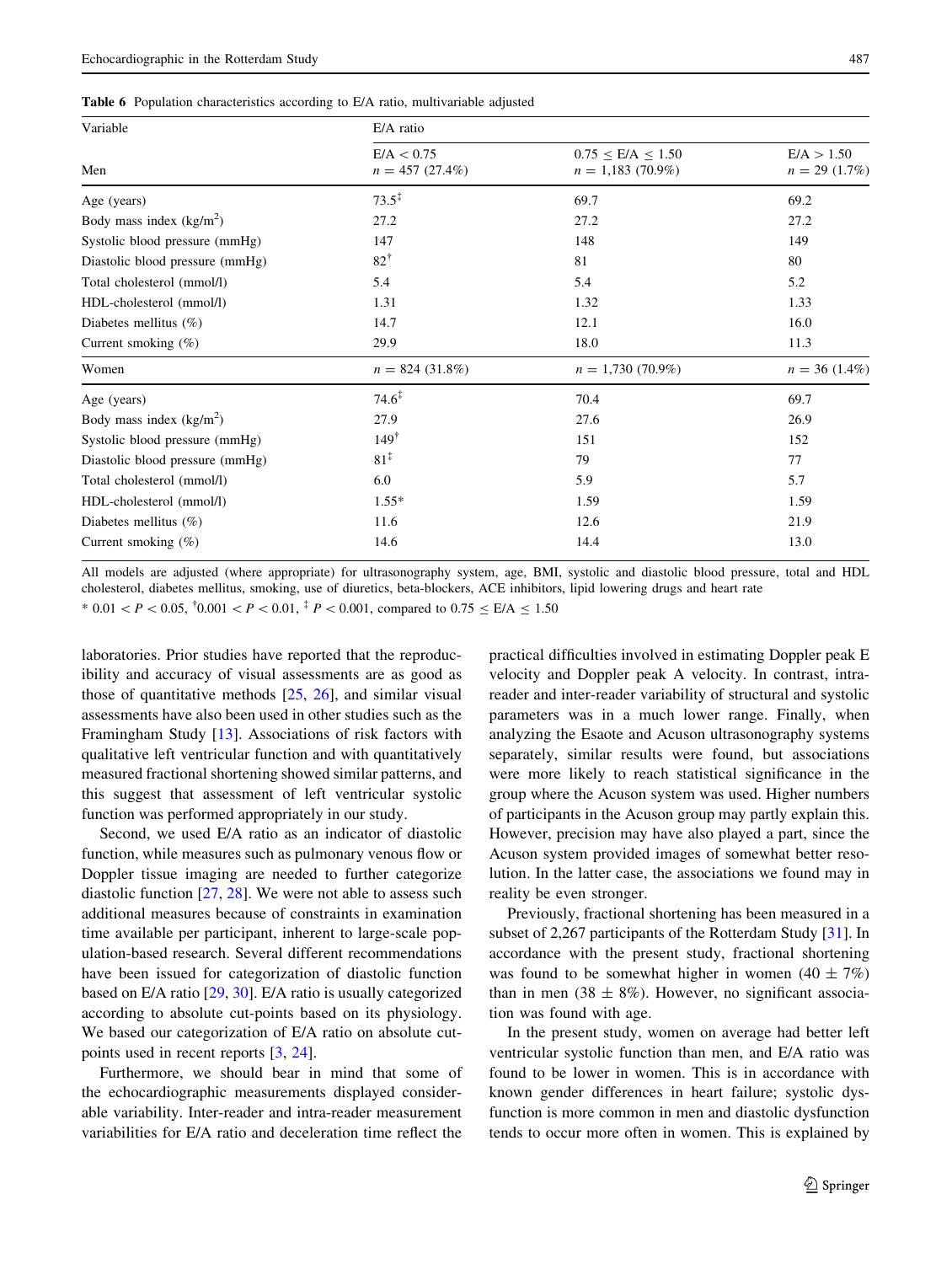<span id="page-7-0"></span>

| Table 7                                   |                                                                                  |        | Systolic and diastolic left ventricular function examined in several large studies                                                                                                                          |                                                      |                                                                                                                                               |                                                                                                                                           |                                                                                                                     |                                                                                                                            |
|-------------------------------------------|----------------------------------------------------------------------------------|--------|-------------------------------------------------------------------------------------------------------------------------------------------------------------------------------------------------------------|------------------------------------------------------|-----------------------------------------------------------------------------------------------------------------------------------------------|-------------------------------------------------------------------------------------------------------------------------------------------|---------------------------------------------------------------------------------------------------------------------|----------------------------------------------------------------------------------------------------------------------------|
| Study                                     | Design                                                                           | $\geq$ | Systolic function; assessment                                                                                                                                                                               | Prevalence<br>decreased<br>function<br>systolic<br>F | Systolic function;<br>associations                                                                                                            | Diastolic function;<br>assessment                                                                                                         | Prevalence of<br>decreased<br>diastolic<br>function                                                                 | Diastolic function;<br>associations                                                                                        |
| Cardiovascular<br>health study<br>[8, 34] | Cohort study; men 5,201<br>aged 65-100<br>and women<br>years                     |        | ventricular ejection fraction<br>Qualitatively assessed left                                                                                                                                                | Women<br>$1.8\%,$<br>6.3%<br>men                     | Age, sex, clinical coronary<br>heart disease,<br>hypertension                                                                                 | Transmitral early and late<br>diastolic peak filling<br>velocities                                                                        | Women: lower<br>E/A ratio<br>than men                                                                               | pressure, heart rate<br>Age, sex, height,<br>and hematocrit<br>weight, blood                                               |
| County $[3]$<br>Olmsted                   | Cohort study; men 2,042<br>aged 45 years or<br>and women<br>older                |        | formula), by the quantitative<br>Ejection fraction measured by<br>2-D visual estimate method<br>M-mode echocardiography<br>2-D (biplane Simpson)<br>modified Quinones<br>semiquantitative<br>method, and by | Women<br>10.2%<br>3.8%,<br>men                       | Age and sex                                                                                                                                   | inflow, pulmonary venous<br>inflow and Doppler tissue<br>examination of mitral<br>imaging of the mitral<br>Pulsed wave Doppler<br>annulus | severe: 0.7%<br>dysfunction:<br>moderate:<br>$20.8\%$ ,<br>$6.6\%$ ,<br>Mild                                        | systolic dysfunction.<br>No association with<br>Age, cardiovascular<br>disease, diabetes,<br>sex.                          |
| heart study<br>Framingham<br>[5, 13]      | Cohort study; men<br>and women<br>aged 40-95<br>years                            | 4,257  | Visual assessment of left<br>performance in multipe<br>ventricular contractile<br>2-D views                                                                                                                 | Women<br>$0.8\%$ ,<br>6.0%<br>men                    | $(P$ -values not mentioned)<br>mellitus, blood pressure<br>Age, sex, myocardial<br>infarction, diabetes                                       | "normal" male and female<br>Doppler echocardiogrphy<br>subjects; E/A ratio by<br>127 randomly selected,                                   |                                                                                                                     | extent sex, heart rate,<br>systolic function, and<br>Age, and to a lesser<br>PR interval, LV<br>systolic blood<br>pressure |
| Study [6, 11]<br>Strong Heart             | male and female<br>Indians aged 45<br>Cohort study;<br>to $74$ years<br>American | 3,184  | the Teichholz<br>diastolic and and-systolic<br>left ventricular volumes<br>fraction by using end-<br>Calculation of ejection<br>calculated by<br>method                                                     | Women:<br>$9.0\%$ ,<br>22.1%<br>men:                 | Age, sex, BMI, congestive<br>hypertension, creatinine<br>level, arterial stiffness,<br>heart failure, coronary<br>heart disease,<br>$LV$ mass | 3,008 subjects; E/A ratio<br>assessed by Doppler<br>echocardiography                                                                      | ratio $> 1.5$ :<br>ratio < $0.6$ :<br>16%,<br>3%<br>EA<br>E/A                                                       | Age, sex, BMI, blood<br>pressure, heart rate,<br>diabetes, coronary<br>heart disease,<br>smoking                           |
| Rotterdam<br>(current<br>Study<br>paper)  | Cohort study; men 4,425<br>aged $\geq$ 55 years<br>and women                     |        | Qualitative assessment from<br>2-D views                                                                                                                                                                    | Women:<br>$2.1\%$ ,<br>3.9%<br>men                   | Age, sex, BMI, blood<br>pressure                                                                                                              | echocardiography<br>E/A ratio assessed<br>by Doppler                                                                                      | $E/A < 0.75$ ,<br>E/A > 1.5<br>$A < 0.75$ ,<br>Men: 27%<br>$A > 1.5$ ;<br>Women:<br>$1.7\%$ E/<br>32% E/<br>$1.4\%$ | Age, sex, blood<br>pressure                                                                                                |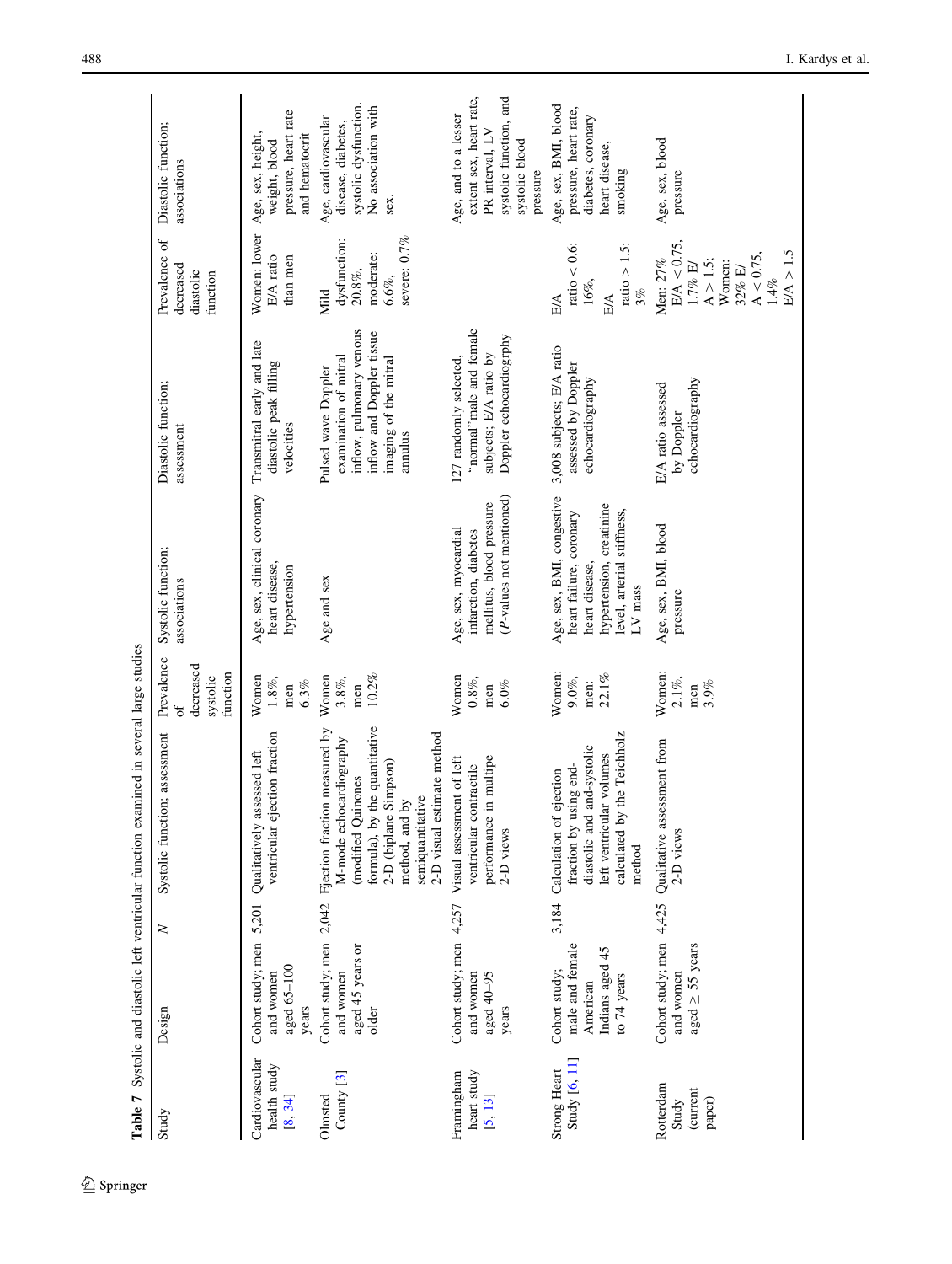<span id="page-8-0"></span>the fact that men have coronary artery disease as an underlying factor for heart failure more frequently than women, while women are more likely to have hypertension as an underlying factor [\[32](#page-9-0), [33](#page-9-0)]. Heart failure that occurs after myocardial infarction is characterized by profound ventricular dilation, wall thinning, increased heart size, eccentric hypertrophy and systolic dysfunction. Heart failure that occurs due to long-standing hypertension is characterized by (concentric) left ventricular hypertrophy, increased myocardial mass and diastolic dysfunction, especially in the early stages.

The distribution of echocardiographic parameters and their associations with cardiovascular risk factors have previously been examined in several population-based studies. Table [7](#page-7-0) provides an overview of the main findings of several large studies and compares them to the current study. It shows that prevalence of systolic and diastolic dysfunction varies across studies, probably in part due to differences in population characteristics and definitions of ventricular dysfunction. Nevertheless, associations of age, sex, and blood pressure with ventricular dysfunction appear to be rather consistent across studies.

In conclusion, we have found that moderate and poor left ventricular systolic function was present in asymptomatic men and women participating in the Rotterdam Study. With regard to diastolic parameters, we found that E/A ratio was on average lower in women than in men. Higher age, BMI and diastolic blood pressure and lower systolic blood pressure were most consistently associated with worse systolic function in both sexes. Higher age and diastolic blood pressure were most consistently associated with lower E/A ratio in both sexes. Further research is warranted to investigate the value of echocardiography in identification of individuals with preclinical ventricular dysfunction.

Acknowledgments This study was supported by grant 2002B190 from the Netherlands Heart Foundation. The authors would like to thank Inge Haumersen, Saskia Hoornweg, Annemarieke Knetsch and Toos Stehmann for performing echocardiograms.

Open Access This article is distributed under the terms of the Creative Commons Attribution Noncommercial License which permits any noncommercial use, distribution, and reproduction in any medium, provided the original author(s) and source are credited.

#### **References**

1. Hunt SA, Abraham WT, Chin MH, Feldman AM, Francis GS, Ganiats TG, et al. ACC/AHA 2005 guideline update for the diagnosis and management of chronic heart failure in the adult: a report of the American College of Cardiology/American Heart Association Task Force on Practice Guidelines (Writing Committee to Update the 2001 Guidelines for the Evaluation and

Management of Heart Failure): developed in collaboration with the American College of Chest Physicians and the International Society for Heart and Lung Transplantation: endorsed by the Heart Rhythm Society. Circulation. 2005;112:e154–235.

- 2. Zile MR, Gaasch WH, Carroll JD, Feldman MD, Aurigemma GP, Schaer GL, et al. Heart failure with a normal ejection fraction: is measurement of diastolic function necessary to make the diagnosis of diastolic heart failure? Circulation. 2001;104: 779–82.
- 3. Redfield MM, Jacobsen SJ, Burnett JC Jr, Mahoney DW, Bailey KR, Rodeheffer RJ. Burden of systolic and diastolic ventricular dysfunction in the community: appreciating the scope of the heart failure epidemic. Jama. 2003;289:194–202.
- 4. Effect of enalapril on mortality and the development of heart failure in asymptomatic patients with reduced left ventricular ejection fractions. The SOLVD Investigators. N Engl J Med. 1992; 327:685–91.
- 5. Benjamin EJ, Levy D, Anderson KM, Wolf PA, Plehn JF, Evans JC, et al. Determinants of Doppler indexes of left ventricular diastolic function in normal subjects (the Framingham Heart Study). Am J Cardiol. 1992;70:508–15.
- 6. Devereux RB, Roman MJ, Paranicas M, Lee ET, Welty TK, Fabsitz RR, et al. A population-based assessment of left ventricular systolic dysfunction in middle-aged and older adults: the strong heart study. Am Heart J. 2001;141:439–46.
- 7. Devereux RB, Roman MJ, Palmieri V, Liu JE, Lee ET, Best LG, et al. Prognostic implications of ejection fraction from linear echocardiographic dimensions: the strong heart study. Am Heart J. 2003;146:527–34.
- 8. Gardin JM, Siscovick D, Anton-Culver H, Lynch JC, Smith VE, Klopfenstein HS, et al. Sex, age, and disease affect echocardiographic left ventricular mass and systolic function in the freeliving elderly. The cardiovascular health study. Circulation. 1995; 91:1739–48.
- 9. Xie X, Gidding SS, Gardin JM, Bild DE, Wong ND, Liu K. Left ventricular diastolic function in young adults: the coronary artery risk development in young adults study. J Am Soc Echocardiogr. 1995;8:771–9.
- 10. Aurigemma GP, Gottdiener JS, Shemanski L, Gardin J, Kitzman D. Predictive value of systolic and diastolic function for incident congestive heart failure in the elderly: the cardiovascular health study. J Am Coll Cardiol. 2001;37:1042–8.
- 11. Bella JN, Palmieri V, Roman MJ, Liu JE, Welty TK, Lee ET, et al. Mitral ratio of peak early to late diastolic filling velocity as a predictor of mortality in middle-aged and elderly adults: the strong heart study. Circulation. 2002;105:1928–33.
- 12. Lauer MS, Evans JC, Levy D. Prognostic implications of subclinical left ventricular dilatation and systolic dysfunction in men free of overt cardiovascular disease (the Framingham Heart Study). Am J Cardiol. 1992;70:1180–4.
- 13. Wang TJ, Evans JC, Benjamin EJ, Levy D, LeRoy EC, Vasan RS. Natural history of asymptomatic left ventricular systolic dysfunction in the community. Circulation. 2003;108:977–82.
- 14. Hofman A, Breteler MM, van Duijn CM, et al. The Rotterdam Study: 2010 objectives and design update. Eur J Epidemiol. 2009; 24:553–72.
- 15. Report of the expert committee on the diagnosis and classification of diabetes mellitus. Diabetes Care. 2003;26 Suppl 1:S5–20.
- 16. Bleumink GS, Knetsch AM, Sturkenboom MC, Straus SM, Hofman A, Deckers JW, et al. Quantifying the heart failure epidemic: prevalence, incidence rate, lifetime risk and prognosis of heart failure the Rotterdam Study. Eur Heart J. 2004;25: 1614–9.
- 17. van Bemmel JH, Kors JA, van Herpen G. Methodology of the modular ECG analysis system MEANS. Methods Inf Med. 1990; 29:346–53.